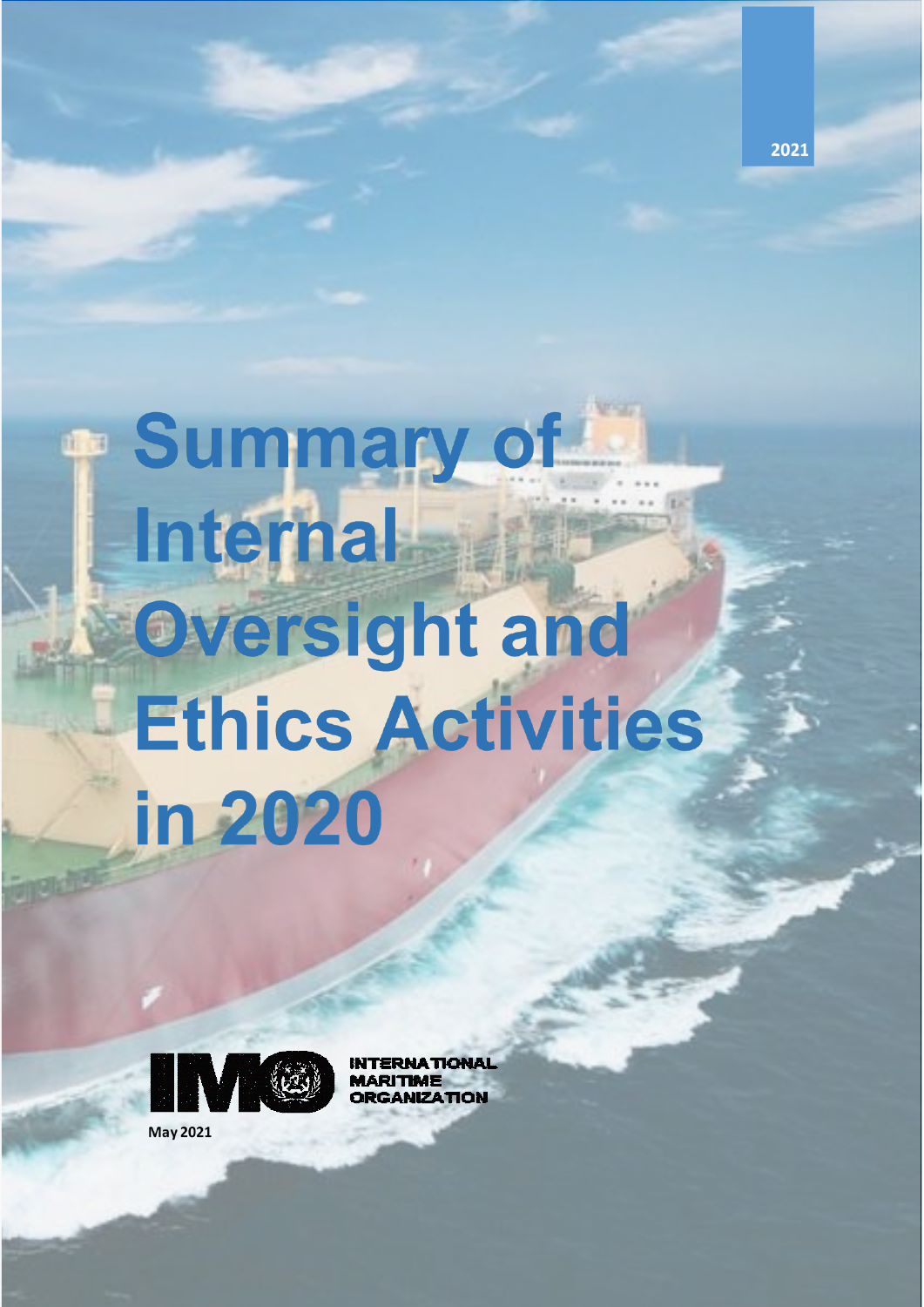# **Contents**

| B. Review of Legal Arrangements for IMO Extrabudgetary Donor Trust Fund |
|-------------------------------------------------------------------------|
|                                                                         |
|                                                                         |
|                                                                         |
|                                                                         |
|                                                                         |
|                                                                         |
|                                                                         |
|                                                                         |
|                                                                         |
|                                                                         |
|                                                                         |
|                                                                         |
|                                                                         |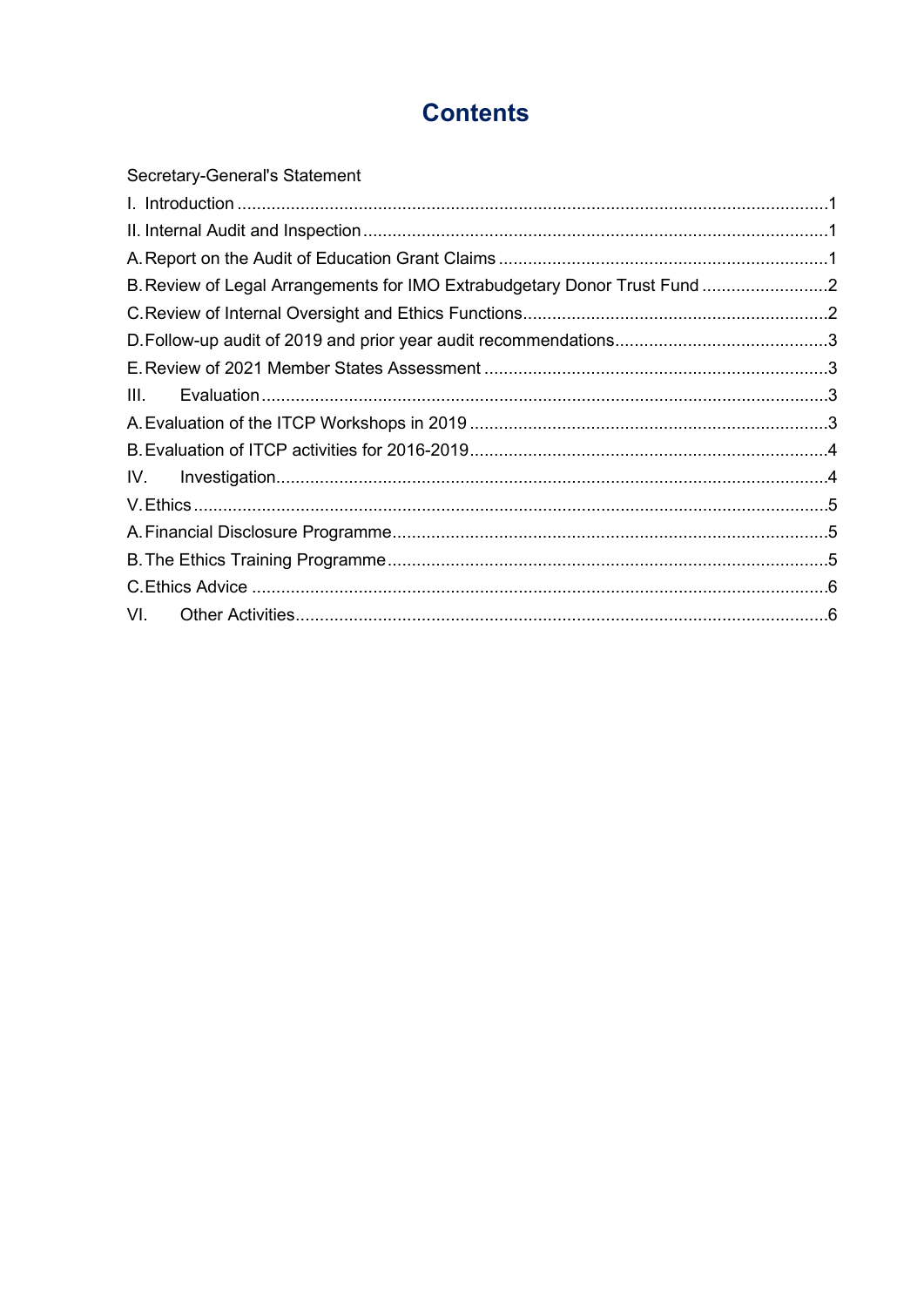### **Secretary-General's Statement**

I am very pleased to present the summary report of the Organization's internal oversight and ethics activities for 2020 and I wish to mention some of the salient points.

One of them is the Evaluation of the Organization's Integrated Technical Cooperation Programme (ITCP) activities for 2016-2019. The ITCP provides fellowship, workshops and other training activities to all Member States concerning the implementation of IMO instruments, and is considered as a key tool to build the capacity and enhance compliance. The evaluation report recognized the value as well as the continued support of the Member States on this essential programme, while recommended several measures to further improve the efficiency, tap the opportunities for making the programme more responsive to the regional needs, and position it in the wider framework of strategic assistance to the Member States.

A long-awaited review of internal oversight and ethics functions was also conducted by referring to the several concerned reports of the United Nations Joint Inspection Unit (JIU). The review compared the existing state of internal oversight and ethics functions in the Organization against the benchmarking criteria and the United Nations system organizations' good practice as suggested by JIU. The result showed, not surprisingly for a small organization, some gaps in the concerned structure and the frameworks, together with suggested courses of action for the remedy. Some actions have already been underway, and I am committed to further enhancing the effectiveness of the oversight and ethics function through executive support and professionalization.

The year 2020 brought unprecedented challenges to the internal oversight and ethics activities of the Organization. Sudden shut-down of the office space and complete shift to the remote and virtual mode of work significantly affected the proper undertaking of the functions, like many other United Nations system organizations elsewhere in the world. The Organization moved swiftly to minimize the adverse effect, provided necessary infrastructure and support to the staff, and thus, enabled, although it had taken some time, the office to bring back to the usual level of productivity. The sacrifice made by many staff, in terms of the extreme inconvenience, as a result of full-time nursing, schooling, and extended work hours late into the evening did not go unnoticed.

Last, but not least, I wish to thank the management and staff of the Internal Oversight and Ethics Office for their dedication and hard work.

> **Kitack Lim Secretary-General**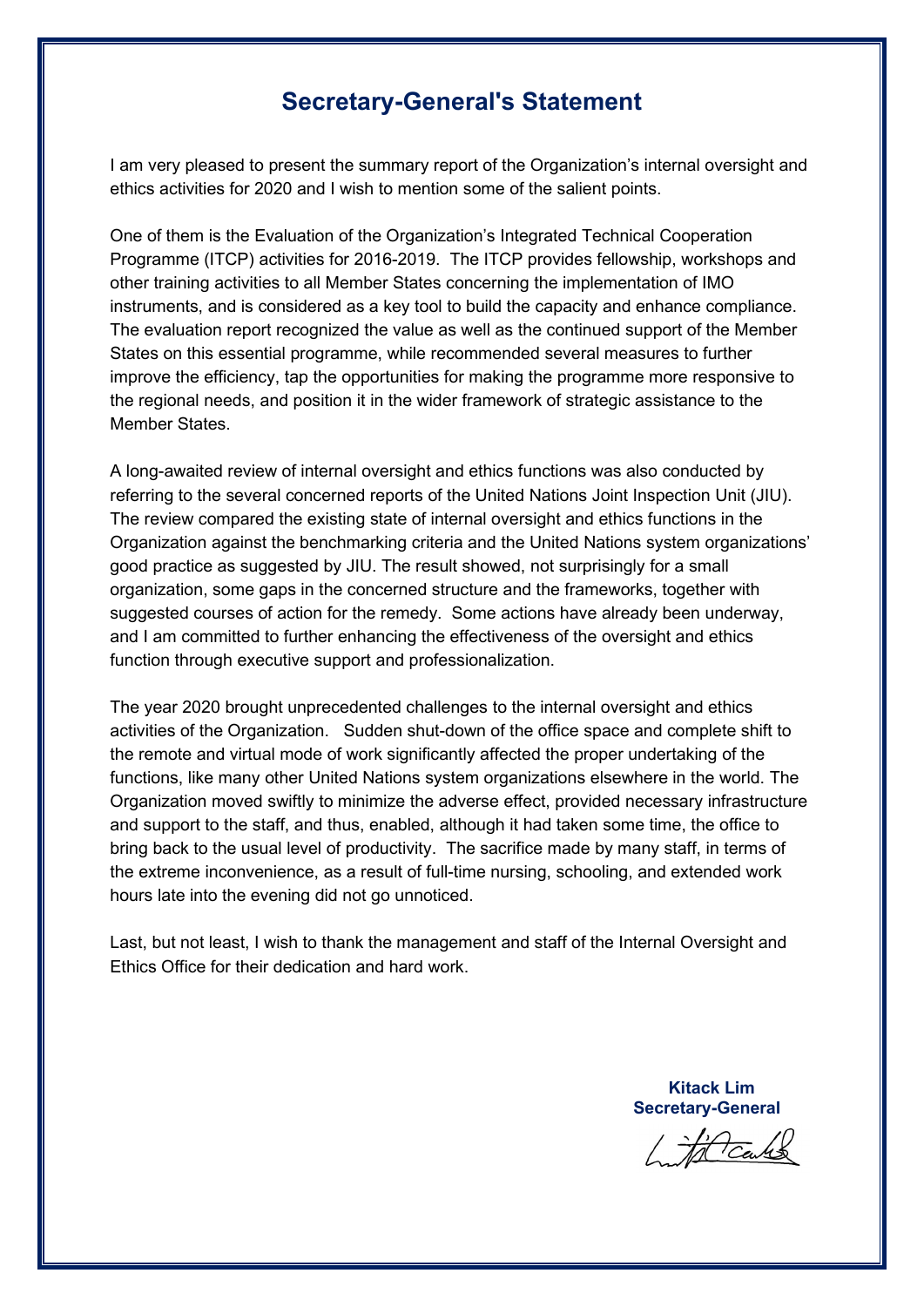### <span id="page-3-0"></span>**I. Introduction**

1. In accordance with the terms of reference of internal oversight, as provided in Appendix II of the Financial Regulations of the International Maritime Organization (IMO, or the Organization), the Internal Oversight Services (IOS) cover internal audit, evaluation and investigation under a single internal oversight mechanism. IOS, together with the ethics function established in February 2014, have formed the Internal Oversight and Ethics Office (IOEO) that reports functionally and administratively directly to the Secretary-General and assists him in the fulfilment of his responsibility for internal control (Financial Regulation 10.1) and in internal oversight and ethics related matters with independent, objective assurance, review and advice. In addition, IOEO was designated by the IMO Council to provide internal audit services for the World Maritime University (WMU) in Sweden and International Maritime Law Institute (IMLI) in Malta.

2. During the course of 2020, IOEO's work plan required accordant adjustments due to the consequence of COVID-19 lockdown and on top of that an ICT security incident in the second half of the year also affected the delivery of IOEO's outputs.

3. IOEO completed the year with the issuance of: five internal audit reports including one ad hoc review; two evaluation reports including one draft report; and 23 instances of ethics advice. This report summarizes those activities undertaken in 2020.

## <span id="page-3-1"></span>**II. Internal Audit and Inspection**

### <span id="page-3-2"></span>**A. Report on the Audit of Education Grant Claims**

4. The objectives of this engagement were to: confirm the validity and compliance of the education grant claims; ascertain the integrity and reliability of the claims data; review if the policies are up-to-date; and suggest remedy for any errors.

5. For the academic year 2018/2019, the Organization provided 83 education grants for a total of \$1,242,039, which represented 4.2% of the payroll and benefit expenditures. The average amount of the grant was \$14.9k per student. There were no education grant trips recorded in SAP for the academic years audited.

6. In general, the calculation of the education grant claims was accurate; the claims submitted were mostly compliant with the applicable regulatory framework. However, there were some concerned cases arising from the lack of clarity in, and inconsistent application of, the policies, and the miscalculation of claims.

- 7. Recommendations with high priority include:
	- Review and amend the policies and procedures in alignment with the UN policies, to the extent possible, to avoid any gaps and inconsistent applications;
	- − Update education grant claim Form 2, which is not fully fit for purpose as main tools to certify the full-time attendance and to enable the fairer application of costs regarding lunches/ books; and
	- − Review the business process (request, entry, approval, reporting, verification and monitoring) of education grant to enhance controls and streamline /automate the process, particularly with regard to SAP entry (segregation of duties), SAP and SharePoint interfaces and foreign exchange rate applications.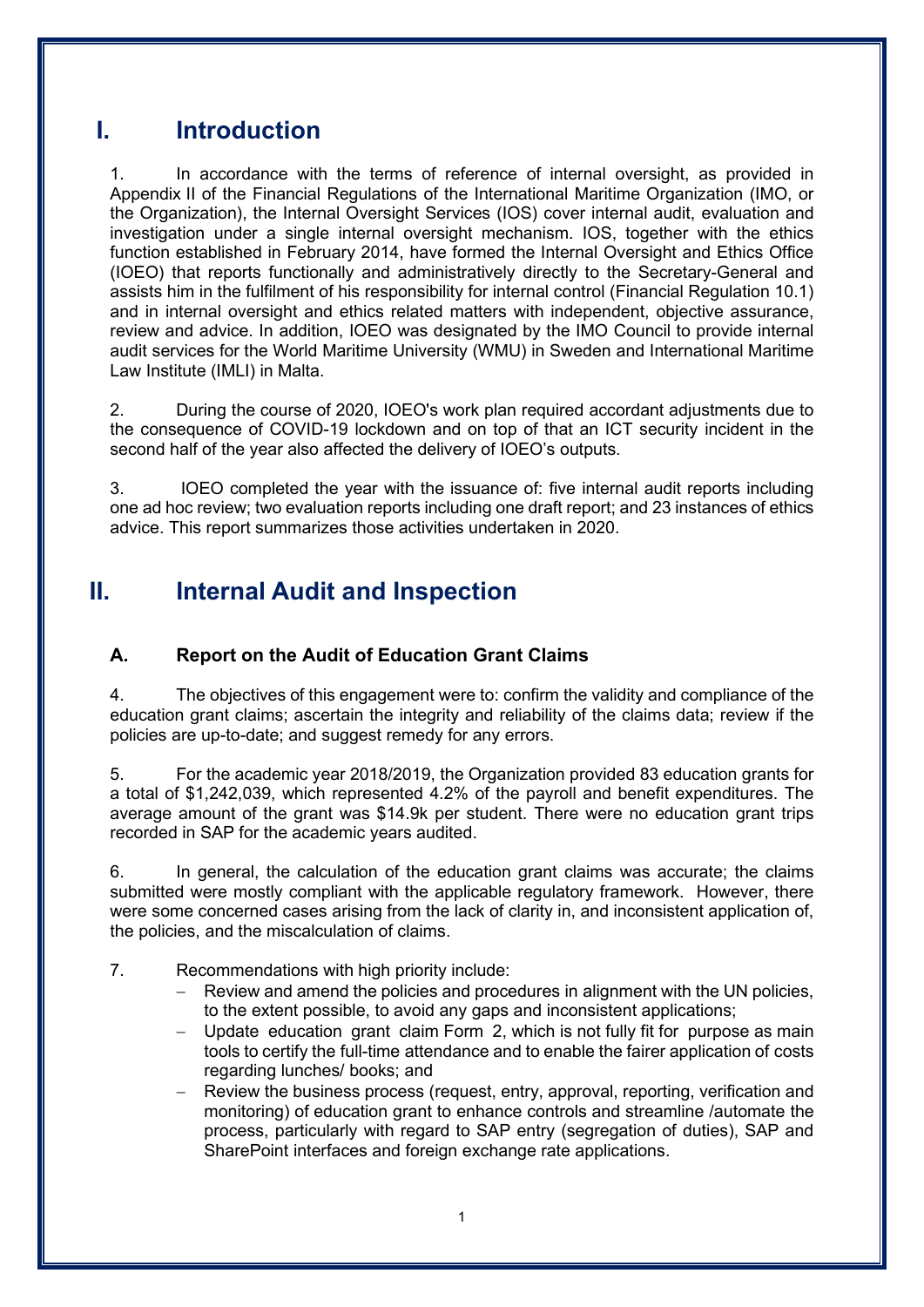#### <span id="page-4-0"></span>**B. Review of Legal Arrangements for IMO Extrabudgetary Donor Trust Fund**

8. As part of the exercise to update the oversight universe and assurance mapping and for associated risk assessments, IOEO undertook an overall review and analysis of the essential documents, i.e., Memorandum of Understanding (MOUs), Letter of Agreements (LOAs), Terms of Reference and others of IMO extrabudgetary (XB) donor trust funds. The review covered 29 funds, excluding those financially already closed and inactive donor-funds and programmes. The review presented an analysis of existing fund documentation to identify gaps and variances in terms of the key elements and clauses (45 clauses under the 11 key elements) commonly found in standard best practice agreements in the UN system.

9. For most funds, some documentation was available regarding the use of the funds but was not sufficiently extensive and had significant gaps in key clauses and large diversity in contents, particularly, on governance and oversight arrangements. Of the 29 funds reviewed, more than half of the agreements (for 17 active funds) were not reviewed or held by the Division concerned, with some donations not placed under the correct or most relevant funds. The use of the instrument (type of agreement) was found to be inconsistent and varied, and there were: an absence of current policy and procedures, central repository of essential documents; inconsistencies in the content of MOUs, LOAs and other agreements; and common gaps in key elements and clauses.

10. It was recommended that a central depository should be developed to hold all fund documentation and also that, clear and comprehensive guidelines or standard operating procedures together with appropriate templates be developed and made available to all programme managers and assistants. For each existing donor and project, a revised phrasing for legal instruments should be made upon renewal to include absent elements and clauses, unless those are included in the programme/project documents.

### <span id="page-4-1"></span>**C. Review of Internal Oversight and Ethics Functions**

11. This review was undertaken to identify and assess the gaps of the current oversight and ethics functions at IMO in light of the JIU recommendations and UN system standards/common practices; and set out reform solutions and associated action plans.

12. The Financial Regulations of IMO articulate in its appendix II, the terms of references of the Internal Oversight Services (IOS) which incorporate the functions of internal audit, evaluation and investigation under a single oversight mechanism. On the other hand, the ethics function was formally introduced with the appointment of the Head of IOS as Ethics Officer on 1 January 2012 by the then Secretary-General. Since then, both the IOS and ethics functions have been carried out under the newly named Internal Oversight and Ethics Office (IOEO). However, the respective terms of reference have never been reviewed to define a firewall between the two functions.

13. Meanwhile, it was noted that many JIU recommendations had been added over the years particularly in governance and oversight areas of IMO. As a result, the systematic and comprehensive review of oversight and related functions was conceived necessary to implement the concerned JIU recommendations as well as to enhance the effectiveness of the IOEO functions. This requirement was reported to the 121st session of the Council, which supported the necessity for a comprehensive oversight review and reform. As such, the 2020 work plan of IOEO approved by the Secretary-General included two projects: Preparation of the position paper on JIU recommendations relevant to IOEO functions; and Oversight framework rearrangement. The review was undertaken by combining the two projects.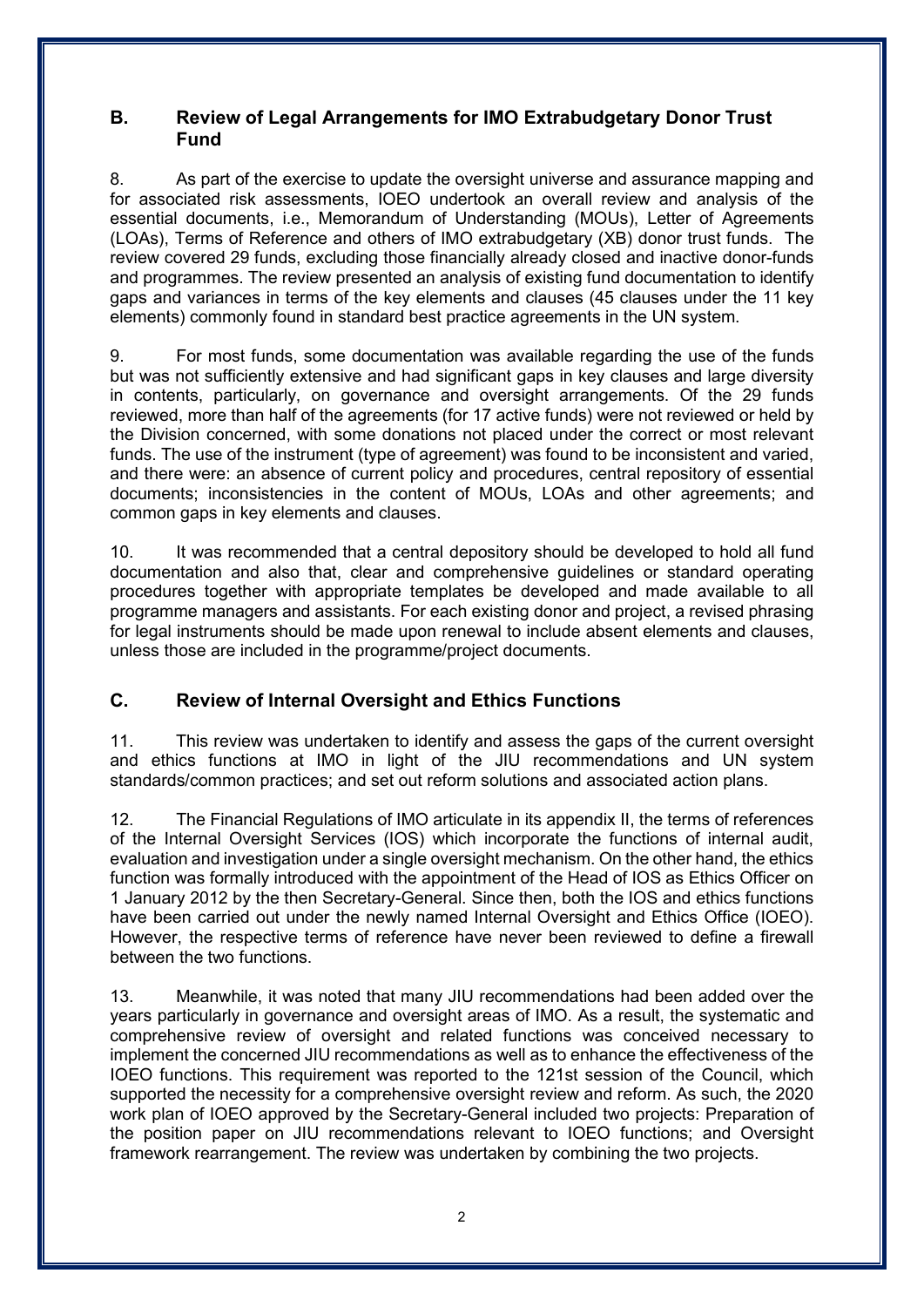14. The result of the review confirmed 17 major gaps in IMO oversight and ethics functions as compared to the good practices in the UN system. The identified deficiencies included: absence of accountability framework; insufficient coverage in oversight assurance map; lack of External Quality Assessment required by the Institute of Internal Auditors; absence of firewall between oversight and ethics functions; and absence of a definition of professional requirements, independence and protocol of appointment and termination of the Head of IOEO in the Oversight Charter. IOEO mapped out a plan to address the identified gaps.

#### <span id="page-5-0"></span>**D. Follow-up audit of 2019 and prior year audit recommendations**

15. The objectives of the annual follow-up audit of previous years' audit recommendations were to: validate management actions for the implementation of audit recommendations; and ensure the Organization is on track to support enhancement in governance, risk management and control systems through the implementation of the audit recommendations.

16. IOEO reviewed all the outstanding internal audit recommendations which were issued in 2019 and before. The review included examination of the supporting documents provided by the management and spot checks of the information available in the Organization's records.

17. The assessment confirmed that 33 audit recommendations were implemented in 2020, representing 40% of 82 audit recommendations outstanding at the beginning of the year. The cumulative implementation rate as of December 2020 was 68% for a total of 153 recommendations, contained in 17 reports, that were pending implementation as of 1 January 2020, which compared with 59% cumulative implementation rates in 2019. Recommendations relating to the publishing service audit in 2018 and the separation audit in 2019 were highlighted for implementation as early as possible.

#### <span id="page-5-1"></span>**E. Review of 2021 Member States Assessment**

18. The 2021 regular budget assessment for the Member States was reviewed based on: a) the revised shipping tonnage figures as of 30 June 2020 provided by IHS Markit Maritime & Trade, in accordance with IMO circular letter No. 3347; b) the UN General Assembly resolution A/RES/73/721 showing the percentage of the United Nations regular budget assessments on its Member States for 2019-2021; c) approved appropriation for 2021 and amount to be financed by contributions from the Member States in IMO Assembly resolution A 31/Res.1132; and d) IMO Assembly Resolution A 17/Res.726 "Apportionment of Expenses among the Member States and Amendments to the Rules of Procedure of the Assembly".

19. The verification confirmed the accuracy of the calculated amounts for "Minimum" assessment of £988,242, "Basic" assessment of £4,078,470 and "Tonnage" assessment of £28,549,288, as well as the allocation of 2021 assessments totalling £33,616,000 on the individual Member States and Associate Members.

### **III. Evaluation**

### <span id="page-5-3"></span><span id="page-5-2"></span>**A. Evaluation of the ITCP Workshops in 2019**

20. Regular evaluations of Integrated Technical Cooperation Programme (ITCP) training events are essential to: assess their effectiveness and impact; obtain useful information required in improving training deliveries; and develop workshop materials to better reflect the training needs of future participants.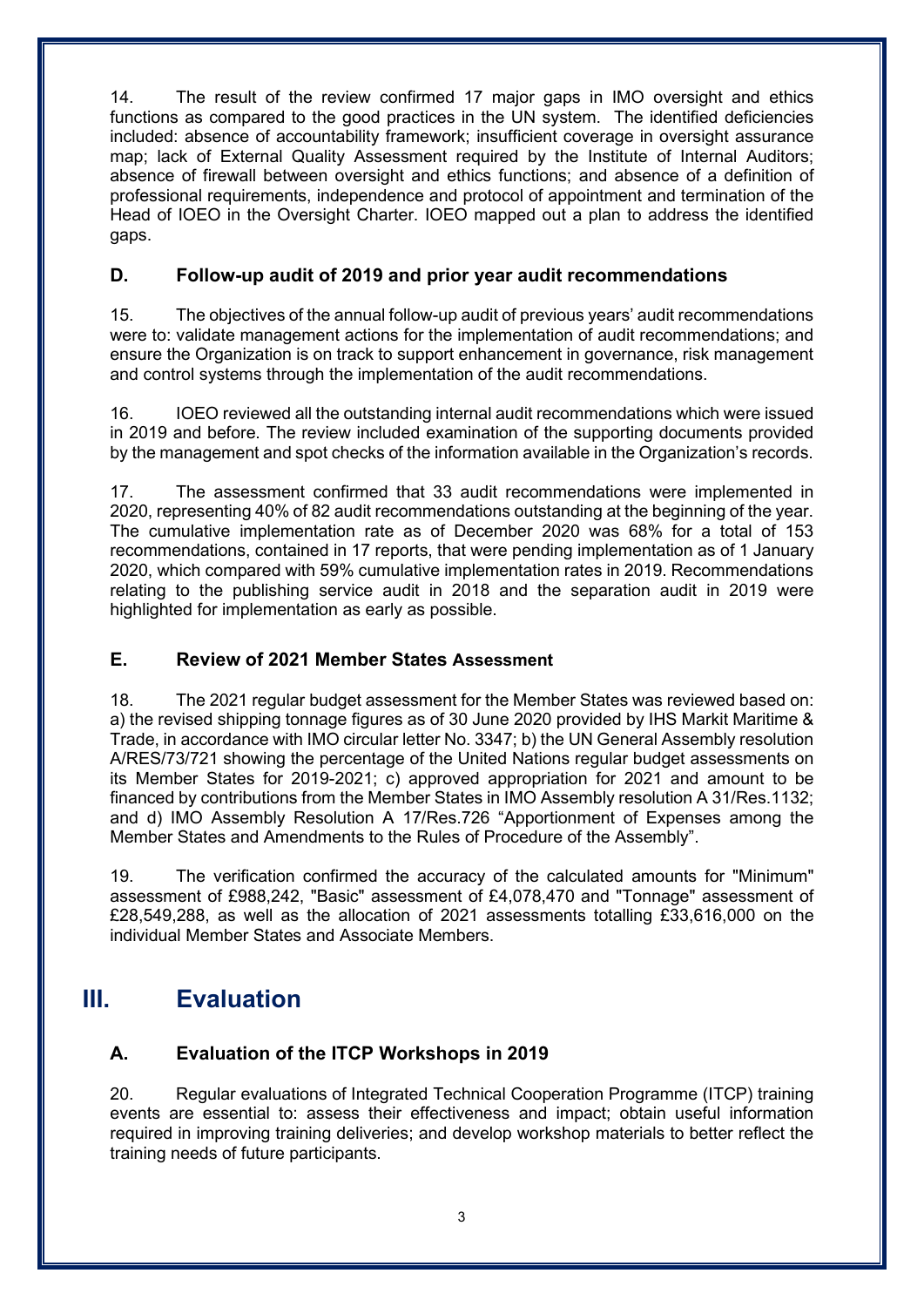21. A total of 140 training events were held in 2019 (143 in 2018), comprising 71 (80 in 2018) national and 69 (63 in 2018) regional courses where a total of 3,069 (2,802 in 2018) participants attended. Of these, feedback questionnaires were submitted for 84 (67 in 2018) training events, but a significant number of synopses totalling 56 (76 in 2018) were missing, exposing a considerable continuing weakness in the management and reporting of training feedback. Key report observations and recommendations included: monitoring and evaluation of non-workshop related activities; regular provision of legal assistance; and review of activity questionnaires. Ultimately, these were considered during the course of the ITCP evaluation included in section B below.

22. 77% of the 140 training courses (78% of 143 courses in 2018) were conducted in three regions (Africa, the Americas/Caribbean and Asia. The feedback indicated a high degree of satisfaction over training delivery, with Excellent or Good ratings on course content, knowledge transfer and learning experience, while identifying several areas of improvement in participant learning, training delivery and effectiveness.

### <span id="page-6-0"></span>**B. Evaluation of ITCP activities for 2016-2019**

23. The quadrennial evaluation of ITCP was undertaken covering the activities conducted from 2016 to 2019. The evaluation of ITCP 2016-2019 expanded its scope to cover not only the activities financed from the Technical Cooperation Fund but also those ITCP activities funded by various donor contributions.

24. Six United Nations Evaluation Group criteria, namely, relevance, coherence, effectiveness, efficiency, impact, and sustainability of the activities were used for the evaluation rather than focusing mainly on impact, which was the case in previous impact assessment exercises.

25. The evaluation included the external survey of all Member States; an internal survey of relevant IMO staff; an analysis of activities delivered throughout the period under review (2016 to 2019); a benchmarking exercise against two similar sized UN agencies (ICAO and WMO); and interviews held with six Member States and regional focus groups.

26. A draft report of the evaluation, containing numerous findings and issues culminating in the issuance of 9 recommendations, was issued in December 2020. A further review and iteration of the draft report were planned to finalize it in the early months of 2021. Key report observation and recommendation in the draft included: integration of ITCP interventions within larger, multi-year projects; development of country partnership plans; significant upscale of IMO's regional presence; strengthening of Technical Cooperation Committee's oversight and scrutiny over the programme; enhancement of activity tracking, management and assessment of learning acquired; development of objective and data-driven criteria for allocating ITCP expenditure; facilitation of maritime issues to be given due weight at the highest political levels; and creation of an online platform to provide for ease of donor allocation towards specified IMO projects.

### **IV. Investigation**

<span id="page-6-1"></span>27. In accordance with "IMO Policy and Procedures on Prevention and Detection of Fraud and Serious Misconduct", appendix F of the Staff Regulations and Staff Rules, IOEO investigates alleged cases of fraud and serious misconduct. In 2020, there was no case of investigation under appendix F of the Staff Regulations and Staff Rules.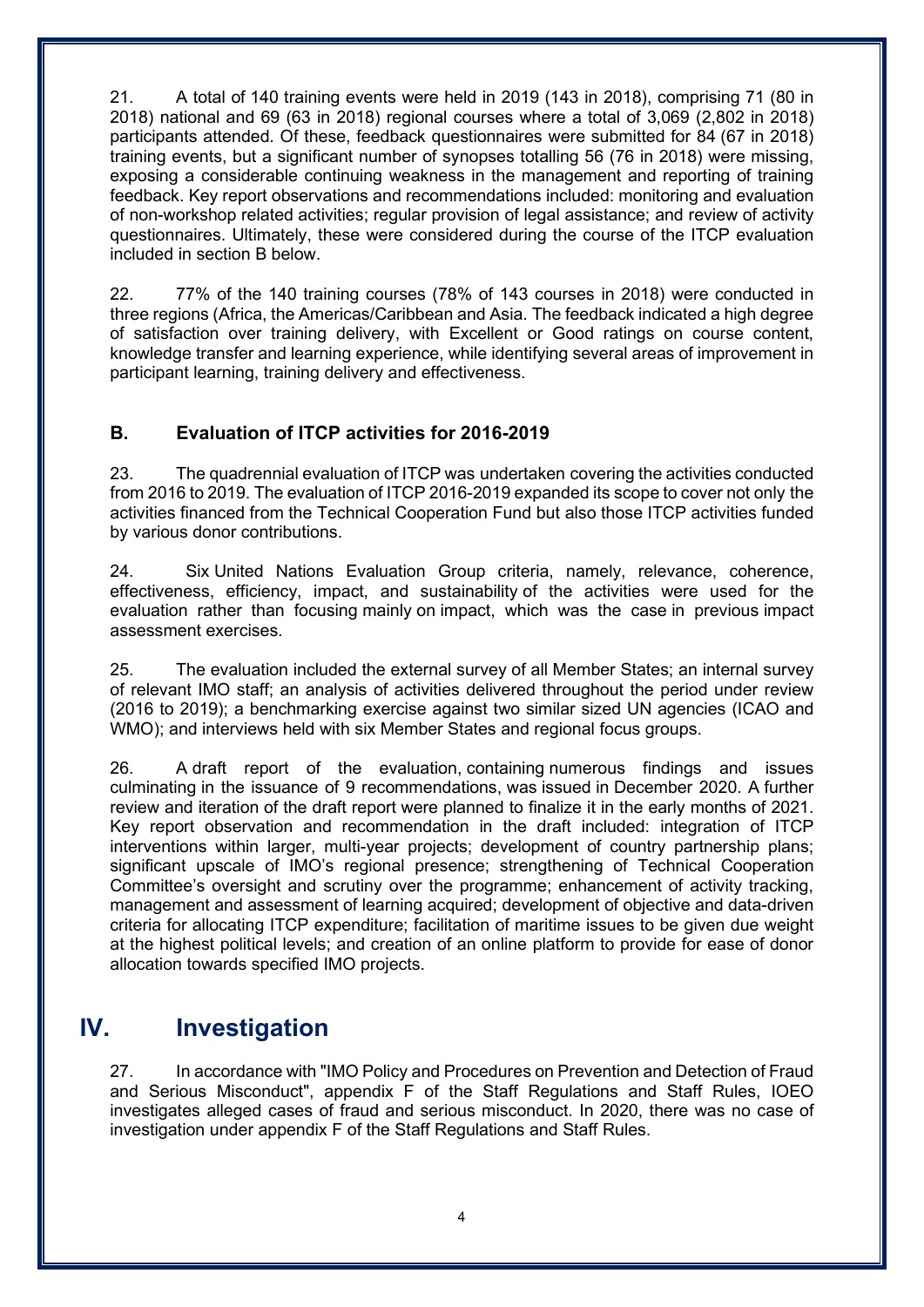28. Investigations conducted under appendix E of the Staff Regulations and Staff Rules are the responsibility of the Administrative Division, and are not covered in the present IOEO activity report.

# <span id="page-7-0"></span>**V. Ethics**

### <span id="page-7-1"></span>**A. Financial Disclosure Programme**

29. The Financial Disclosure Programme (FDP) was introduced in 2014 to provide for the declarations of personal financial interests of applicable staff members and assess the likelihood of potential conflicts of interest within IMO. In accordance with appendix G to the IMO Staff Rules and accordant guidelines which were revised in 2018 following the overall review of all the submissions since its launch in 2014, the FDP 2020 was implemented for the reporting year 2019 for staff members as of 1 January 2019. The number of identified staff to file the financial disclosure statements (FDS) increased to 49 for the 2020 FDP from 42 for the 2019 FDP, which included all staff at the D-1 level and above; staff members dealing with procurement, investment and oversight/ethics duties; and those who the Directors confirmed necessary to file FDS.

30. Of the 49 staff notified to file their FDS for the reporting year 2019, 44 (90%) completed filing with repeated reminders and five staff failed to file. Most of the filing was made by email and only a few delivered the hard copy in person. All the FDS submissions were certified and affirmed by the filers.

31. In respect of the verification exercise indicated in appendix G to the Staff Rules, the use of an external third-party administrator was practically limited due to budget. Instead, the same analytical framework which was developed as a result of the overall review of the FDP in 2018 was continuously used. The summary is as follows: all filers reported their holding of Assets (real estates, bank accounts and investments), from which no case of factual conflicting financial interests was identified, falling under those in the Guidelines; there was no filed case of Profit on Sale of Personal Property; Stock Options reported were assessed not to relate to the work of IMO; disclosed Income from other than IMO was assessed to incur no conflicting financial interest as being in most cases the salaries of spouses, followed by rental income, pension and investment; no reporting on Supplements, gifts, per diem, reimbursements and travel expenses aggregating more than \$250 from a single source; Liabilities disclosed were mostly for mortgages with a few reporting personal loans; On Follow-up questions, six disclosed leadership roles in non-UN entities, one reported of the relative (son) working for a UN agency and one case of spouse working related to IMO but all of which were assessed not to generate any conflict of interest.

32. In short, the review of the Financial Disclosure Statements for the reporting year 2019 under the revised guidance found no extraordinary or unusual cases to report in respect of conflicts of interest.

### <span id="page-7-2"></span>**B. The Ethics Training Programme**

33. Since the development of a mandatory online ethics training course, a concerted effort had been made by IOEO and Human Resources Services to ensure the courses were completed by all staff members and temporary assistance and consultants where applicable. The ethics training in 2020 was mainly for the new joiners (staff and temporary employees) and those existing staff who had not completed the course in the previous years (the completion rate by the end of 2019 was 94% for staff members), while noting some separated from the Organization before completing the course.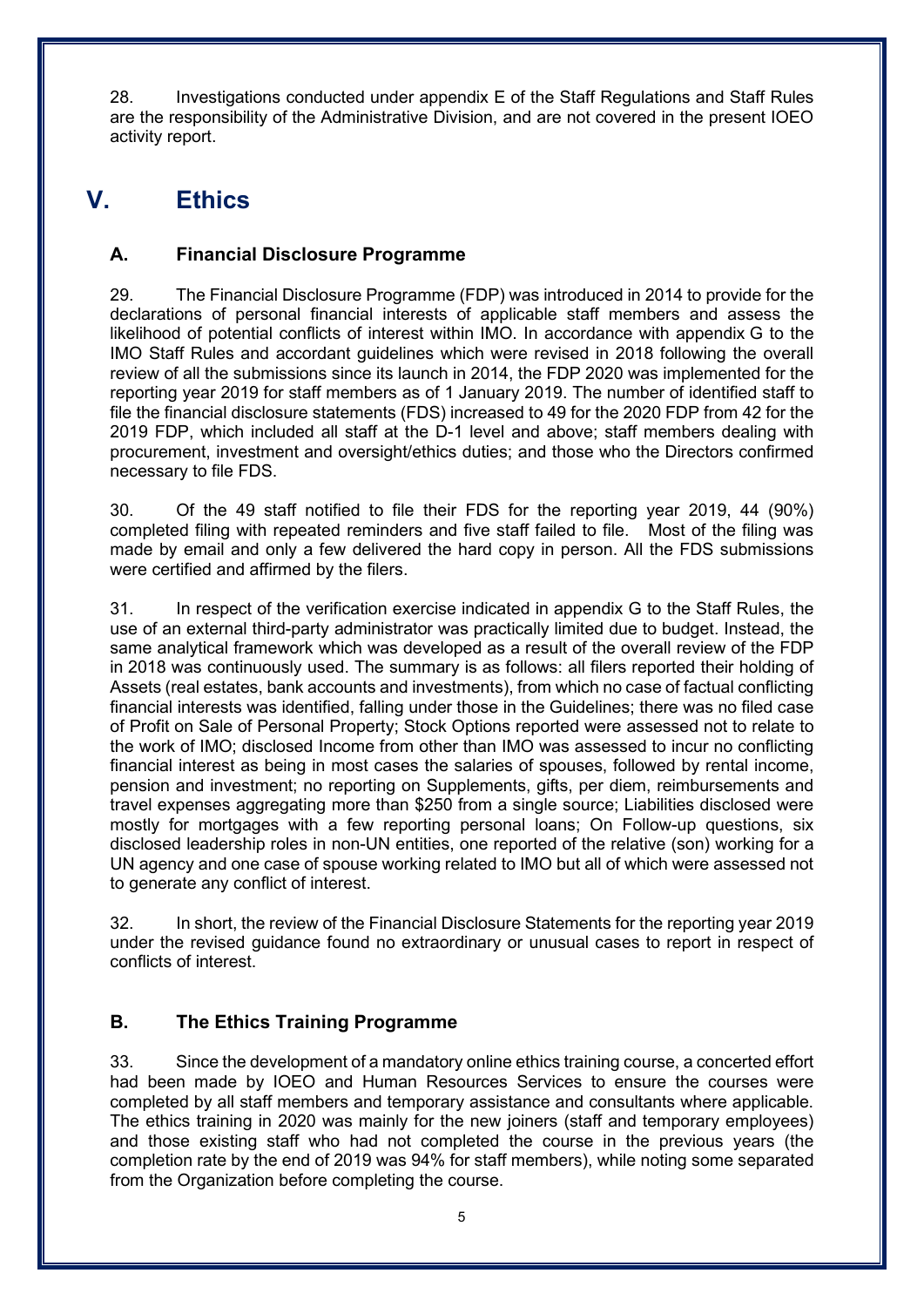34. As the existing courses was first developed to use from 2017, it was planned to adopt a refresher course which was being developed by the UN Ethics Office, but due to COVID 19 Pandemic, the development was delayed. Further assessments of the current contents were continued to update the course and develop the refresh course.

#### <span id="page-8-0"></span>**C. Ethics Advice**

35. The Head of IOEO also served as Ethics Officer providing advice and guidance on ethics-related matters and enquiries raised by staff members, management, the IMO Member States and delegates, temporary assistance staff and consultants, suppliers and external related parties. The advice and guidance were provided on an independent and strictly confidential basis.

36. The number of requests and cases received during 2020 was 23, a similar level addressed in 2019 of 24. These were related to the following topics: outside activities which included previous job engagements, advisor roles, trustees, ad hoc occasional broadcasting jobs, seeking a second job, speaking/writing engagements, media interviews, etc.; receipt of gifts, awards and honours which included mission invitation; award for the work before joining IMO, donations of a model ship; conflicts of interest including award nomination, consultancy engagement, photo competition judge, recruitment of project personnel, fundraising, etc.; and complaints and whistleblowing which included reduction of duties, statement of appeal, harassment claim process, justice and racial equality, whistleblowing policy and questions. There was no case of requests for protection from retaliation on account of reporting any wrongdoing or misconduct.

37. All requests and cases were carefully reviewed and examined, where appropriate, in accordance with the IMO Code of Ethics and associated regulations, rules, policies and guidelines, providing appropriate advice to address these scenarios.

# **VI. Other Activities**

<span id="page-8-1"></span>38. In 2020, IMO received from the JIU a total of eight reports that reviewed system-wide topics as follows: State of the investigation function; Policies and platforms in support of learning; Common premises in the United Nations system; Management and administration in the Economic Commission for Latin America and the Caribbean; Enterprise risk management; Multilingualism in the United Nations system; Blockchain applications; and Mainstreaming environmental sustainability. Recommendations issued in these reports were carefully assessed for acceptance and implementation. The summary of the IMO status, which had been reported regularly to the Council, could not be reported to the Council in 2020 due to the virtual meeting arranged under COVID-19.

39. IOEO continued to provide ad hoc advisory services to strengthen controls and procedures, improve operational efficiency, and facilitate the implementation of its own oversight recommendations. These advisory services were provided on an ad hoc basis. IOEO also improved its interactions with IMO divisions by launching a new and improved online database of JIU recommendations, which divisions used to provide responses to the outstanding recommendations applicable to them.

40. Finally, it can be confirmed that, during the course of 2020, it did not encounter any event that affects the independent and sound functioning of the office or circumvention of professional assessment in either oversight or ethics activities.

 $\overline{\phantom{a}}$  , where  $\overline{\phantom{a}}$